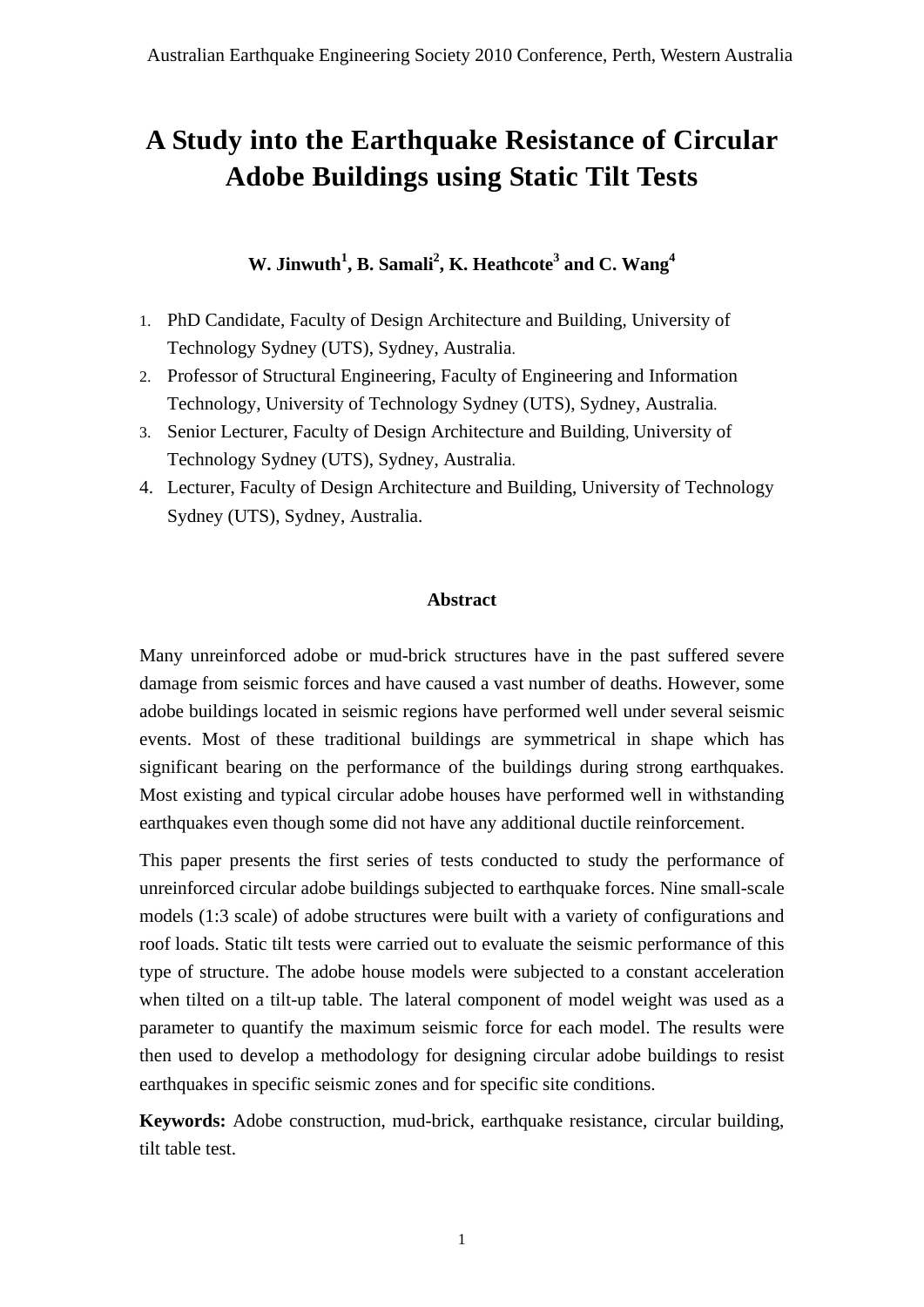## **1. INTRODUCTION**

Adobe or mud brick construction or sun-dried earth block is one earthen technique that has been known for more than nine thousand years (Minke 2000). However, the earthquake performance of this type construction is generally poor and has caused a vast number of deaths. The low tensile strength of the earth material is the primary cause of building damage which results in both shear and flexural cracking. A high likelihood of serious injuries and loss of life in earthquakes usually accompanies local or general collapse of the adobe structures (E. Leroy Tolles, et al. 2000).

Comprehensive earthquake damage statistics from around the world serve as clear reminders that research to improve the earthquake performance of adobe buildings is urgently needed. On the other hand, there are some historical earthen buildings which had withstood several seismic attacks in recent centuries such as the Hakka houses in China, the Bhunga houses in India, the Yomata houses in Malawi, and rammed earth buildings in Argentina. These existing earthen houses used different construction techniques and they were all of a circular shape. It seems that the building proportions may also be a significant determining factor of the seismic resistance of a building. Mauro Sassu (n.d.) states that the circular floor plan of vernacular buildings offers the best resistance to seismic forces, however, a box shape building creates troubles with out-of-plane forces and separation at the wall corners. Minke (2001) indicated that building with a square plan had better seismic performance than a rectangular one, and the circular plan had better seismic resistance than the square one. There is also a similar outcome from part of this research indicating a circular plan had better seismic performance that a square plan when tested using the tilt-up method.

Therefore, this study focuses on exploring the seismic resistance of circular adobe structures. Static tilt-table tests were carried out to investigate the failure modes of circular adobe structure and its failure mechanism. The aim is to gain better understanding of the earthquake performance of circular adobe building, to predict the performance of existing circular adobe houses in seismic regions, and to provide design recommendations for circular structures located in specific seismic zones and in specific site conditions. This research contributes to reducing the vulnerability of adobe houses from earthquake activities.

#### **2. CONSTRUCTION DETAILS OF ADOBE TEST WALLS**

Nine small-scale circular models (1:3 scale) adobe structures were built with a variety of configurations and roof loads. The bricks and mortar were made of the same raw material using combinations of raw soil, rice husk and sand with the selected mix of 2:2:1, respectively (Uthai Phat Ra Kun 2004). Bricks were laid in stretcher bond with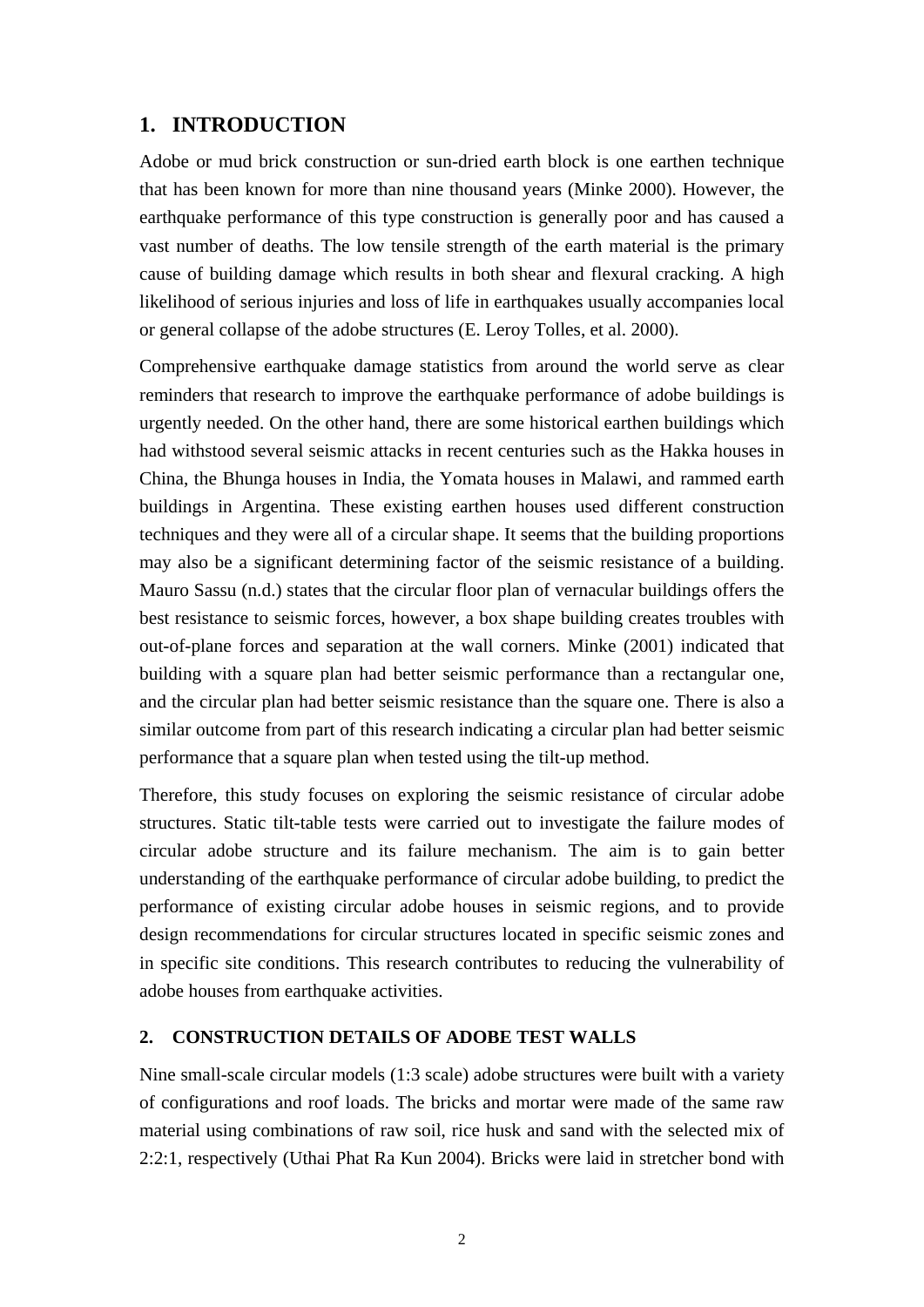10-12 mm thick mortar joints. Compressive strength test was carried out to determine unconfined compressive strength of adobe specimens (Walker & Standards Australia 2002). The average unconfined compressive strength was found to be 667 kPa. The tested specimens were unreinforced. The specifications of all specimens are shown in Table 1.

| Model<br>set   | Wall<br>thickness<br>(mm) | Diameter<br>(m) | Wall<br>height | Roof<br>height | Roof load<br>pressure | Total<br>roof load | Total<br>wall load |  |
|----------------|---------------------------|-----------------|----------------|----------------|-----------------------|--------------------|--------------------|--|
|                |                           |                 | (m)            | (m)            | $(kN/m^2)$            | (kN)               | (kN)               |  |
| 1Α             | 31                        | 1.2             | 0.82           | 0.94           | 2                     | 2.25               | 1.56               |  |
| 2A             | 31                        | 1.2             | 0.82           | 1.00           | 3                     | 3.38               | 1.55               |  |
| 3A             | 31                        | 1.2             | 0.82           | 1.06           | $\overline{4}$        | 4.51               | 1.55               |  |
| 2B             | 45                        | 1.2             | 0.82           | 0.94           | $\overline{2}$        | 2.25               | 2.23               |  |
| 3B             | 60                        | 1.2             | 0.82           | 0.94           | $\overline{2}$        | 2.25               | 2.93               |  |
| 2C             | 31                        | 1.4             | 0.82           | 0.94           | 2                     | 2.25               | 1.82               |  |
| 3 <sup>C</sup> | 31                        | 1.0             | 0.82           | 0.94           | $\overline{2}$        | 2.25               | 1.29               |  |
| 2D             | 31                        | 1.2             | 0.96           | 1.08           | 2                     | 2.25               | 1.82               |  |
| 3D             | 31                        | 1.2             | 0.67           | 0.79           | $\overline{2}$        | 2.25               | 1.27               |  |

**Table 1: Small scale adobe models: specifications**

## **3. STATIC TILT TABLE TESTING**

A static tilt-table was set up to evaluate the seismic performance of this type of structure. The static tilt table was constructed with 5 mm steel plate of dimensions 1.5 x 1.5 metres with checker plate floor surface on top. A hydraulic floor jack was installed in order to lift the tilt table with the maximum model load of 2,000 kg.

## **3.1. The relationship between the static load method and tilt table**

In the tilt-table method the structure is subjected to a constant acceleration (due to gravity load) when tilted-up by a tilt table. The horizontal force in this case (*HF*) is equal to the weight of the structure times the sine of the tilt angle as given by the following equation:

$$
HF = \sin \theta \times W \tag{1}
$$

Figure 1 shows the weight of the model (W) transforming to lateral force (HF) when tilted at  $\theta$  angle.



**Figure 1: Concept scheme of the static testing.**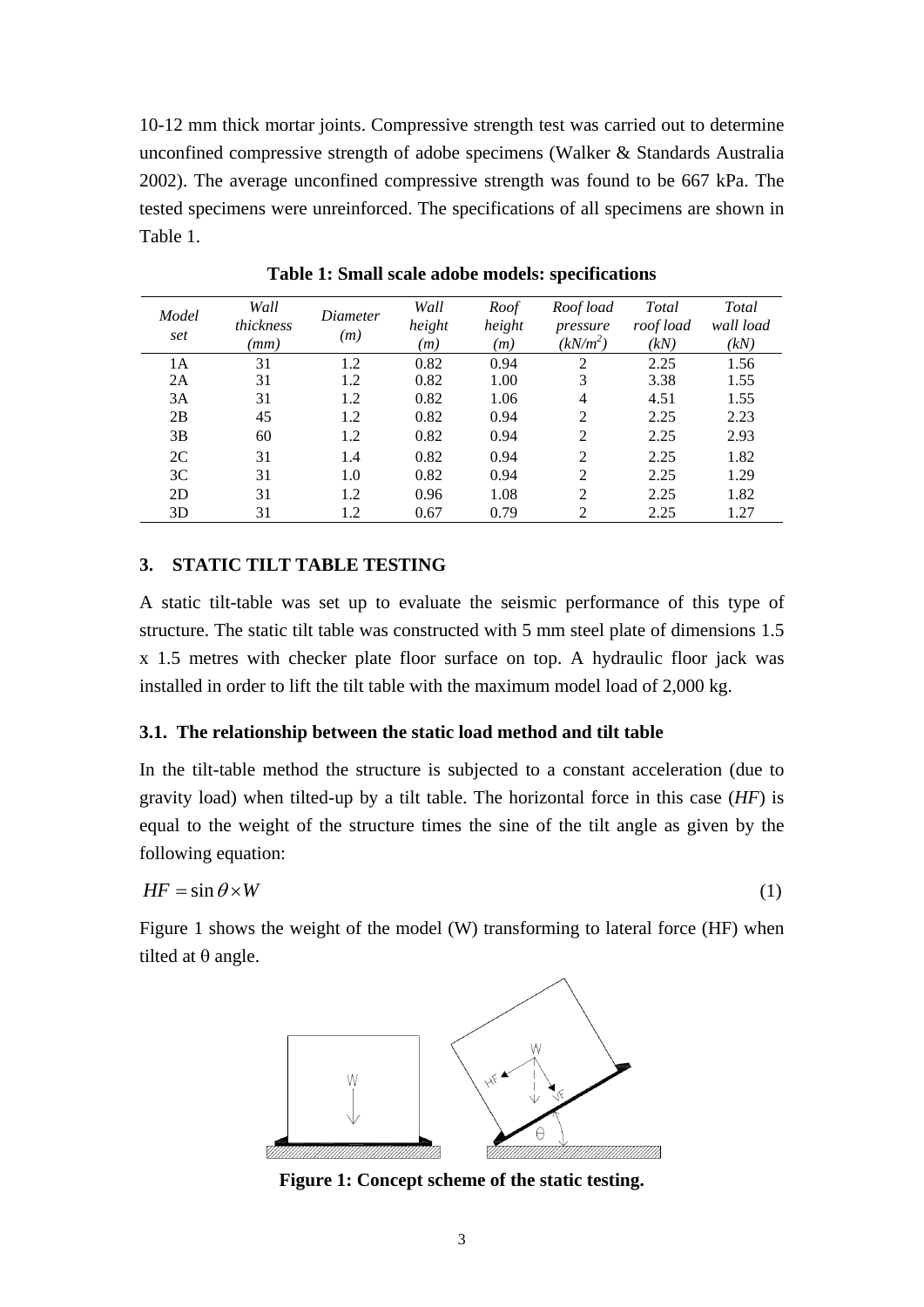Therefore, the failure angle from the tilt tests can be indicated as the ultimate horizontal force for each model.

## **3.2. Procedures of the static tilt-table tests**

The test began once the constructed specimen was totally dry. The roof cover made from ply wood was installed on which sand bags were placed to reach the required load on the model's wall. All sand bags were laid in the same direction. The test was recorded by a number of video recorders. The table was slowly and smoothly raised by a hydraulic jack until the adobe model collapsed. The collapse angle was recorded in order to compare the results with other model tests.



**Figure 2: Roof and sand bags installation.** 



**Figure 3: Tilting the specimen until cracking and subsequent failure.**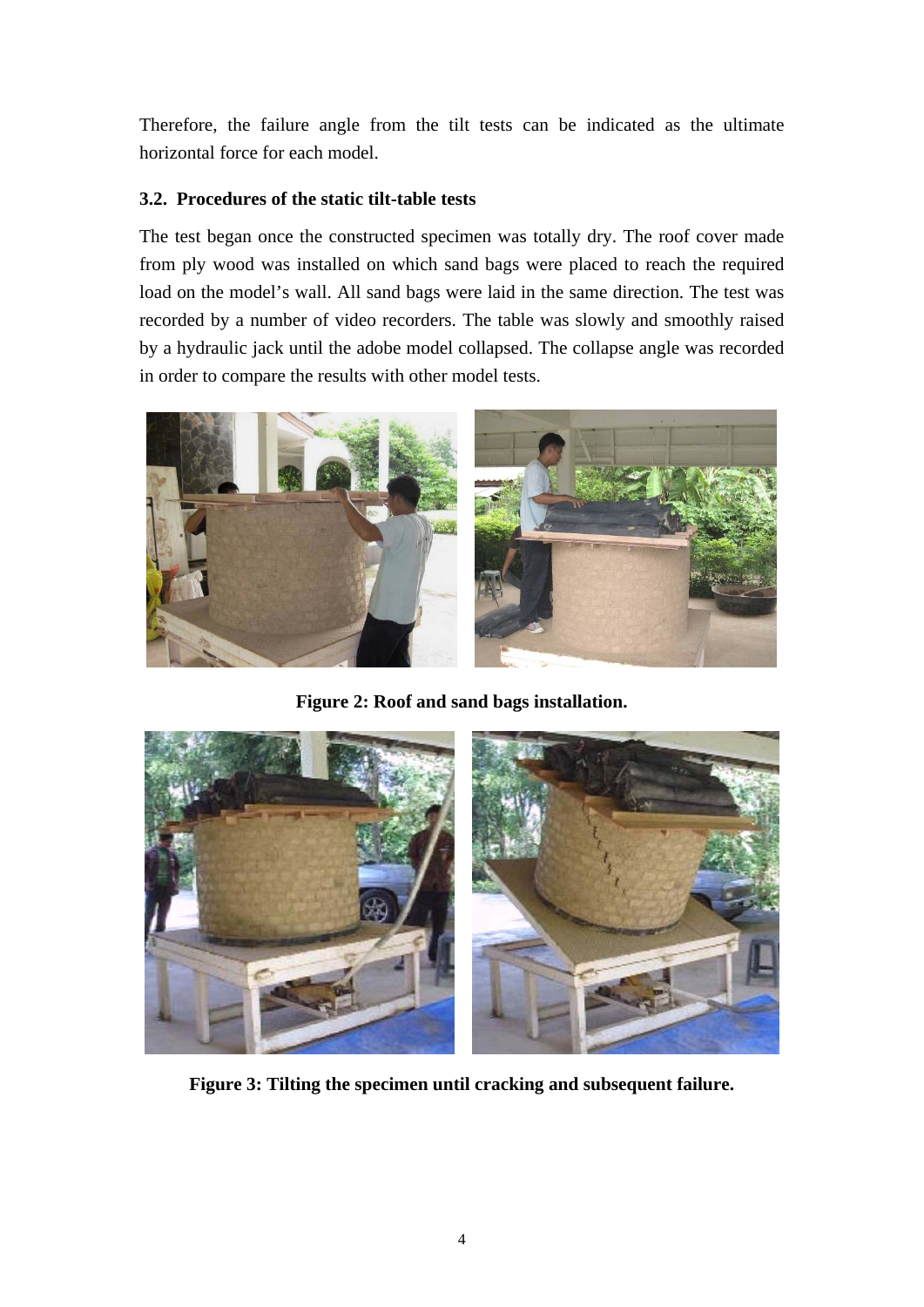#### **4. RESULTS**

The tilt-table testing confirmed a typical failure pattern of the circular adobe structures of cracking through the mortar and brick interface causing a transverse tensile failure in-plane of its wall, which should happen to the structure in a real earthquake. The tests also enabled a comparison between the various configurations of circular specimens. The angle of the tilt table at which the first cracking appears is used to calculate the maximum lateral force. Table 2 gives the results of the static tilt-table tests.

|                                                                               | CASE<br>#IA | CASE<br>#2A | CASE<br>#3A | CASE<br>#2B | CASE<br>$\#3B$ | CASE<br>#2C | CASE<br>#3C | CASE<br>#2 $D$ | CASE<br>$\#3D$ |
|-------------------------------------------------------------------------------|-------------|-------------|-------------|-------------|----------------|-------------|-------------|----------------|----------------|
| First crack Angle<br>(degrees)                                                | 29          | 25          | 21          | 30          | 32             | 31          | 29          | 28             | 34             |
| Percentage of the<br>max. horizontal<br>force compared to<br>model own weight | 45.4        | 42.2        | 37.4        | 49.9        | 52.9           | 52.9        | 43.8        | 42.2           | 54.5           |

**Table 2: Results of the static tilt testing** 

It can be seen from Table 2 that the configurations and roof loads of circular adobe buildings had a significant effect on their earthquake resistance. The specimen with lighter roof load has shown better earthquake resistance than the heavier one, as expected. The specimen with smaller height-to-thickness ratio also showed better earthquake resistance than those with greater height-to-thickness ratio.

It was clear from observations that most of the first shear cracking appeared at the side of the wall, starting from the top of the wall. The other cracks occurred when the table was further tilted. The model rapidly collapsed when the front part of the wall tended to rotate about  $X'$  and separated from the rest of the model (Figure 4). The typical failure mechanism of the circular models in the static tests can be summarized as: the failure starts from the top of the wall and then rotates about point X' at the bottom of the front wall, the front wall collapses, followed by the rest of the wall. Based on this observation, the failure criteria can be set up by taking moments of all forces about point *X'*.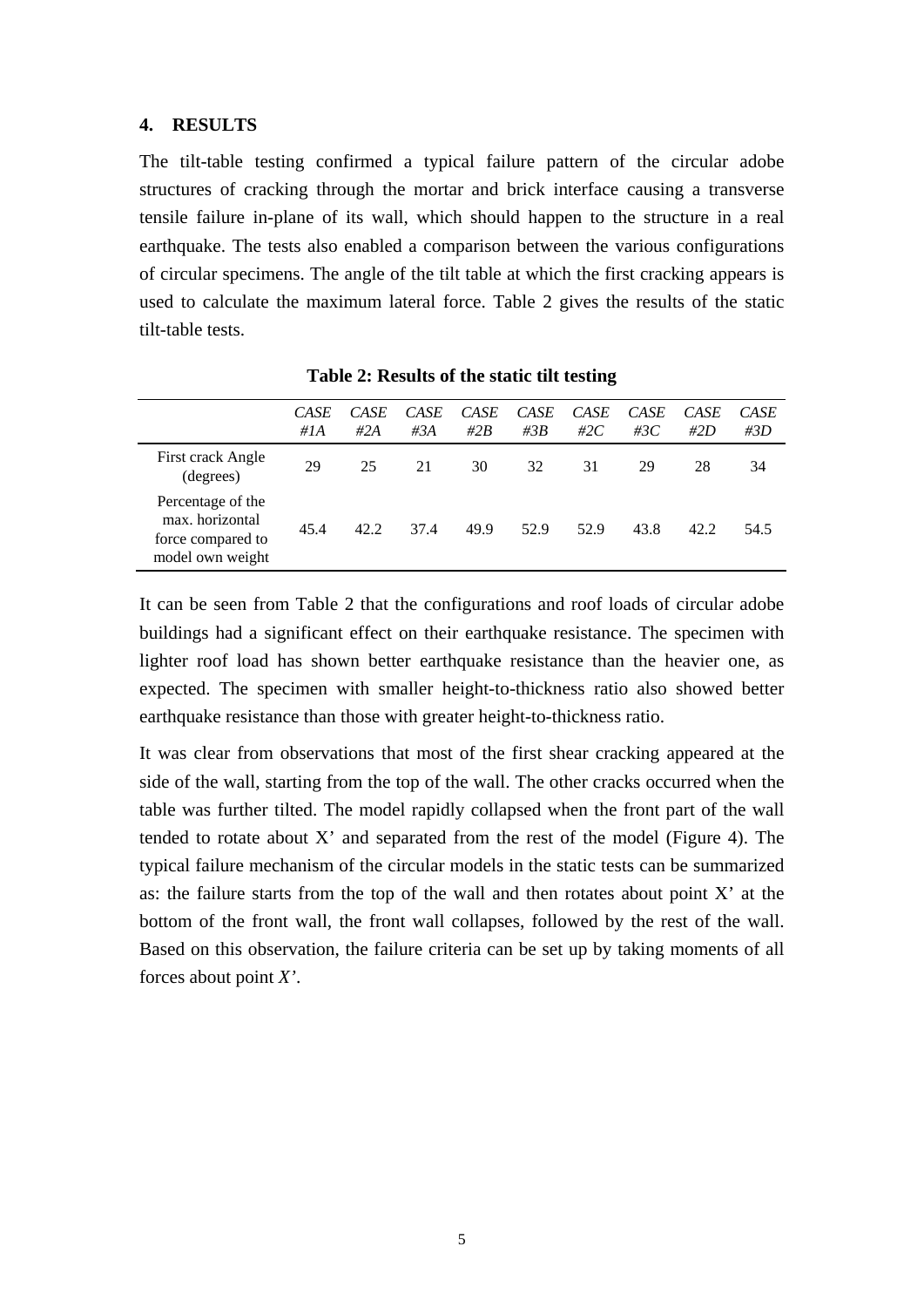

L= SQR((D/2)^2 + H^2)

### **Figure 4: Failure analysis of the circular adobe specimen**

Referring to Figure 4, taking moments of forces F1, F2, F3, F4 and F5 about X' gives the following equation:

$$
\frac{W_w}{3}\sin\theta \times 0.7H + W_R \sin\theta \times H_R = \frac{1}{2}W_R \cos\theta \times 0.29D + \frac{W_w}{3}\cos\theta \times 0.167H + \frac{2}{3}\left[\left(\frac{D}{2}\right)^2 + H^2\right] \times f_t \times t
$$
 (2)

Where

- $f_t$  = tensile strength of blocks corresponding to the thickness of wall.  $f_t$  = 35 kPa, 27 kPa and 25 kPa for the 31mm, 45mm and 60mm of the wall thickness respectively. According to the scaling effects, the increase in mortar strength and bond strength between the mortar and brick compared to the prototype behaviour.
- $t =$  thickness of the wall
- *D =* Diameter of the model wall
- $H =$  Height of the wall
- $W_W$  = Weight of the model wall
- $W_R$  = Weight of the roof load
- $H_R$  = Height from the base of model to the centre of roof load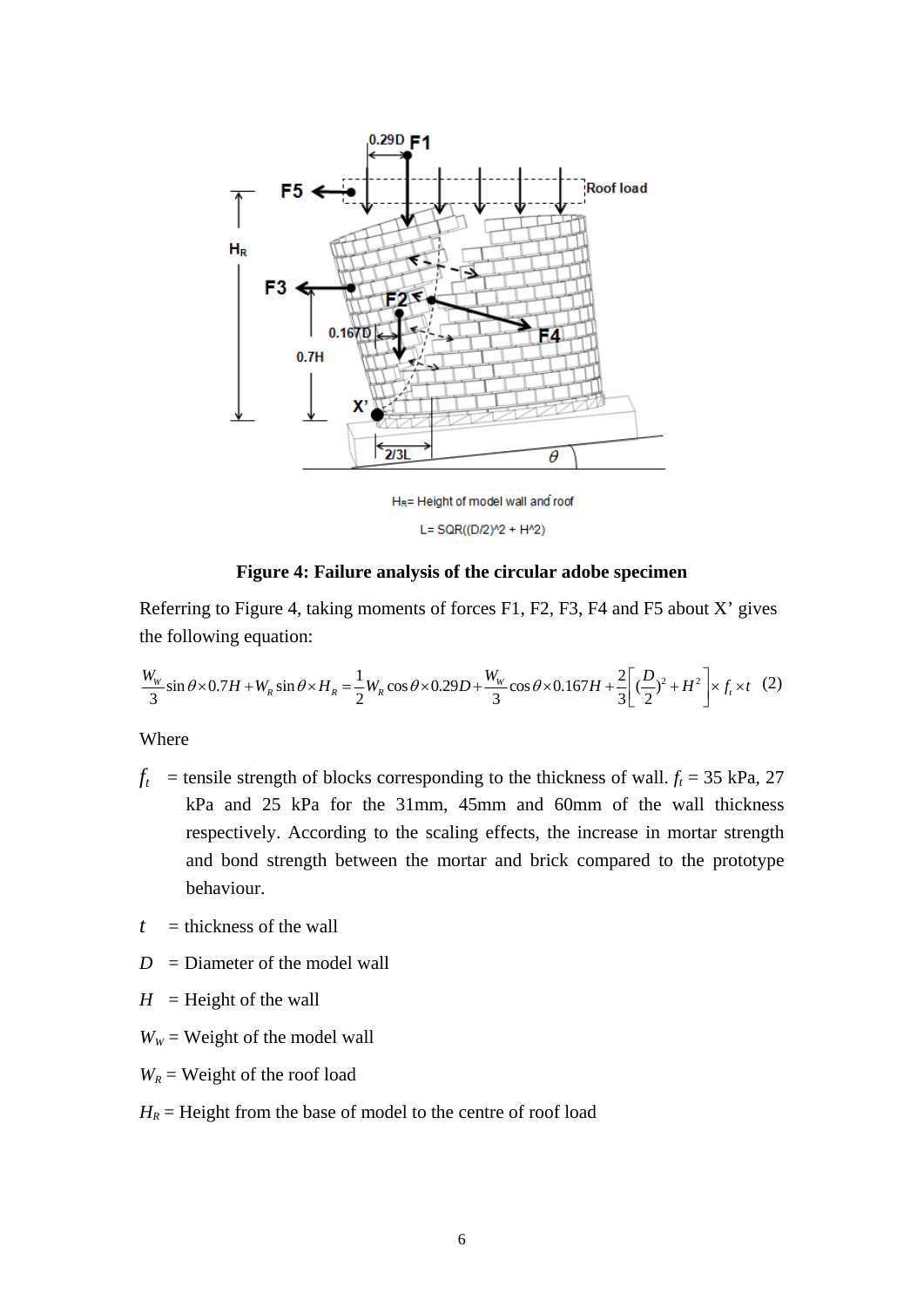Using Equation (2), the predicted failure angle can be calculated, and they are compared with actual "first-cracking" angle in Table 3.



**Table 3: Results of predicted angle compared to the first cracking angle** 

#### **Figure 5: Variation between the first crack angle and the predicted angle.**

Figure 5 is a plot of data from Table 3 which shows a good correlation between the first cracking angle of the specimens and the predicted angle from the calculation. The correlation coefficient is 0.806. The failure mechanism of circular adobe structures was clear for shear cracking depending on its tensile stress. The tilting test provided detailed information for the seismic behaviour of circular adobe models at relatively low cost and in a short time frame compared to dynamic testing methods. Therefore, it is reasonable to use this simple methodology to evaluate the seismic resistance of circular adobe structures.

## **5. CONCLUSIONS**

The static tests presented above have shown that the assumed failure mechanism is a relatively good predictor of actual performance under static horizontal loading. This research finds that buildings with a heavier roof load and higher aspect ratios were more vulnerable to earthquake forces. The result of this research can be used to evaluate the existing circular adobe houses and can give design recommendations of suitable configurations for new circular adobe buildings.